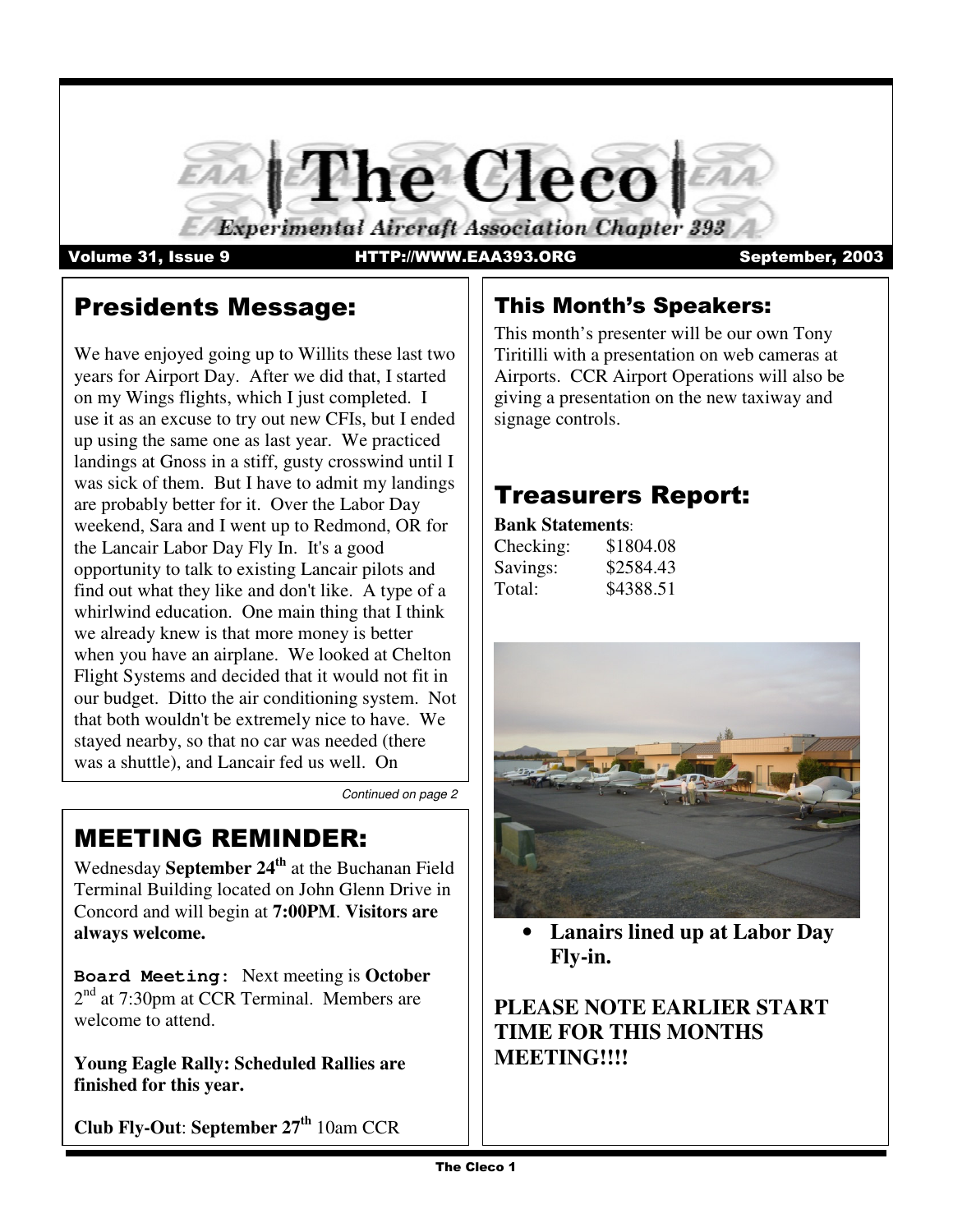#### *Continued from page 1*

Sunday, we watched the race, er, the timed traversal of a triangular course. The turboprops were up around 300 mph and the Lancair 235s and such were turning around 200 mph. Even Bob Belshe got into the race, but I think his prop is not tuned for maximum speed, as he had to back off the throttle to limit the RPM. Otherwise, I went up to Little River with my partner, Nat, and to Lampson, just to make holes in the sky. Then on Sep  $6<sup>th</sup>$ , I got to fly 11 Young Eagles and a Chronicle reporter.

Elsewhere is material on our next fly out to Oakdale, and the excursion to the Eagle and Rose Winery at Pope Valley. Please let me and John Potter know if you are going on these, so proper plans can be made.

As I reflect on the Airport Forum held at the CCC Water District Office, I recall that the message of the speakers was "relax, CCR will not be closed." But, I don't think it's safe to act on that message. We need to keep up our letter writing and getting the message out to the public. A long time ago, someone pointed out to me that "bureaucratic decisions can be reversed." Then he noted that "All decisions are bureaucratic." I think we could substitute "political" for "bureaucratic" with equal accuracy. And so, while it would take a long time to close CCR, we must be activists now to prevent even starting to go down that road.

It is now open season on nominations for our officers for the coming two years. If you want to serve, or if you have someone else in mind, please let one of the officers know. If you want new things to happen, suggest someone who will make it happen. Remember, if no one is willing to make it happen, it won't happen by itself. It is also appropriate to let any of the officers know what you like and don't like about how the present officers are doing. We are obliged to advise the incoming officers, and we need your feedback to help them do a better job than we did. Also, we might show up as officers again in the future (I'd even give odds that more than one of the existing officers will continue for another term.)

Save Concord Airport! Exercise your privilege to fly! Happy Flying! (Your slogan here…) Harvard



• Bob Belshe Lined up for "Race"

### EAA Chapter 393 Board **Meeting Informal Notes:**

Thursday, September 4, 2003

Attendees: Harvard Holmes, Duane Allen, Jordan Jones, Guy Jones, Pat Peters, and Louis Goodell.

1. Harvard will send out email soliciting RSVPs for the trips to Oakdale (Sep 27), and Pope Valley (Oct 5 with MDPA).

2. A nominating committee for next year's officers was formed, including Harvard Holmes, Guy Jones, and Pat Peters. Guy had agreed to stand for election to be V.P. again before the nominating committee was formed; we decided that this was acceptable despite guidance in the bylaws that no nominating committee member could stand for office for which the committee was soliciting candidates. There was discussion of candidates by the board as a whole -- now, a lot of phone calls and arm twisting has to happen.

We will announce candidates at the September meeting, and allow additional candidates to be nominated at that meeting and at the October meeting. Then we will hold the election at the November meeting.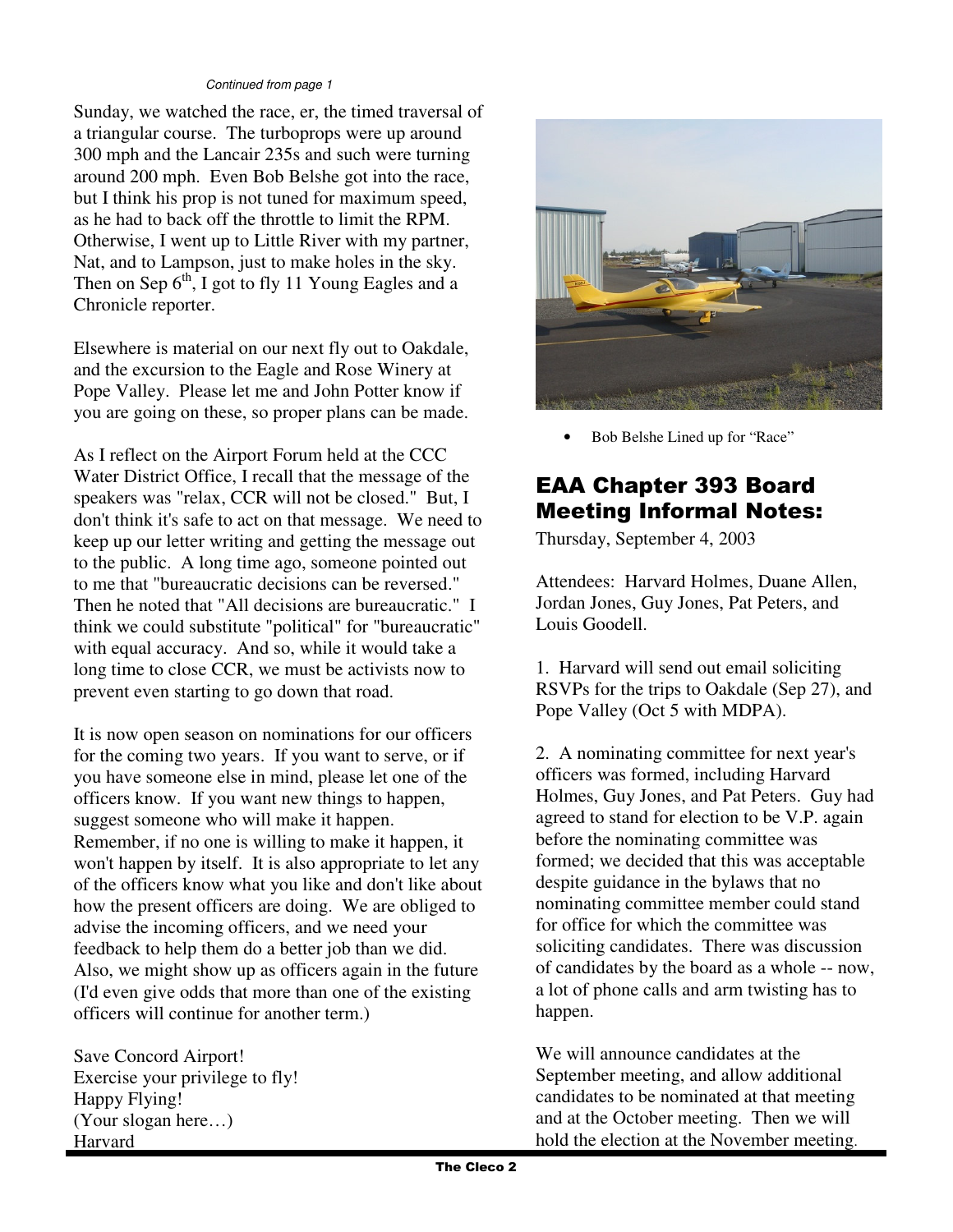### EAA Chapter 393 Members Meeting Informal Notes:

August 27, 2003

### General Announcements:

1. John Potter of MDPA has invited EAA 393 to join them on a trip to the Eagle and Rose Winery adjacent to the (private) Pope Valley airport. Date and Time is Sunday, October 5, 1 pm to 5 pm. This would be a pot luck affair with participants providing everything (food, plates, utensils, beverages, etc.) except a BBQ to cook on. Please RSVP to John Potter at MDPA. This is a neat place to visit and EAA 393 went there last year (see our web pages). We enjoyed the hospitality of Norm Alumbaugh and his wife very much. Rain date is a week later, October 12.

2. Some of the fly out regulars were going to the Lancair Fly In over the coming weekend, so the EAA 393 Flyout was cancelled.

3. The Fly Out next month (Saturday, September 27) will be to Oakdale to visit Jerry Rogers http://www.pgei.net/aviation/default.htm , who has put several turboprop engines in AeroComps, and just recently put one in his Lancair IV-P. Please let Harvard Holmes know if you plan to go, so we have some idea how many people will need transportation to a nearby restaurant.

4. At the Flabob airport, EAA Chapter 1 is celebrating their  $50<sup>th</sup>$  anniversary on September 20th. Fly ins welcome (see their web page http://www.eaach1.org/flyin/Richard.pdf), and they also invite people to help with their fundraising by buying a brick which will have your name on it.

5. **The next meeting, September 24, will start at 7 pm**. Tony Tiritilli will inform us about Web Cams, those cameras that point at the sky and are accessible over the Internet and how to use them to assess the weather on your next flight.

Our evenings speaker was our own Peter Degl'Innocenti, who gave a presentation on the construction of his ¾ scale P-40 (well maybe more like 80%). He has been working on this for around 5 years. He started when the plans were not quite done. This is very much a plans built airplane, with Peter building all the structures from raw materials. [I hope to be able to put his presentation on the web.]

We had a break and then introductions and progress reports.

During the introductions there was a discussion of several letters that EAA National has sent to some of our members, stating that they were not up to date with their National dues, a requirement to be a member of a local Chapter. Harvard Holmes has already had a run-in with them over the status of Garry Grover, who is a Life Time/Honorary Member. (Honorary Members cannot vote, but are exempt from the National dues requirement.) We need our members to keep current with the EAA National as it affects our insurance and other matters.

Pat Peters noted that we would be flying Young Eagles on Saturday, September 6, 2003. We flew about 45 and had a couple of reporters there as well. I flew the Chronicle reporter. [Longer report from Pat??]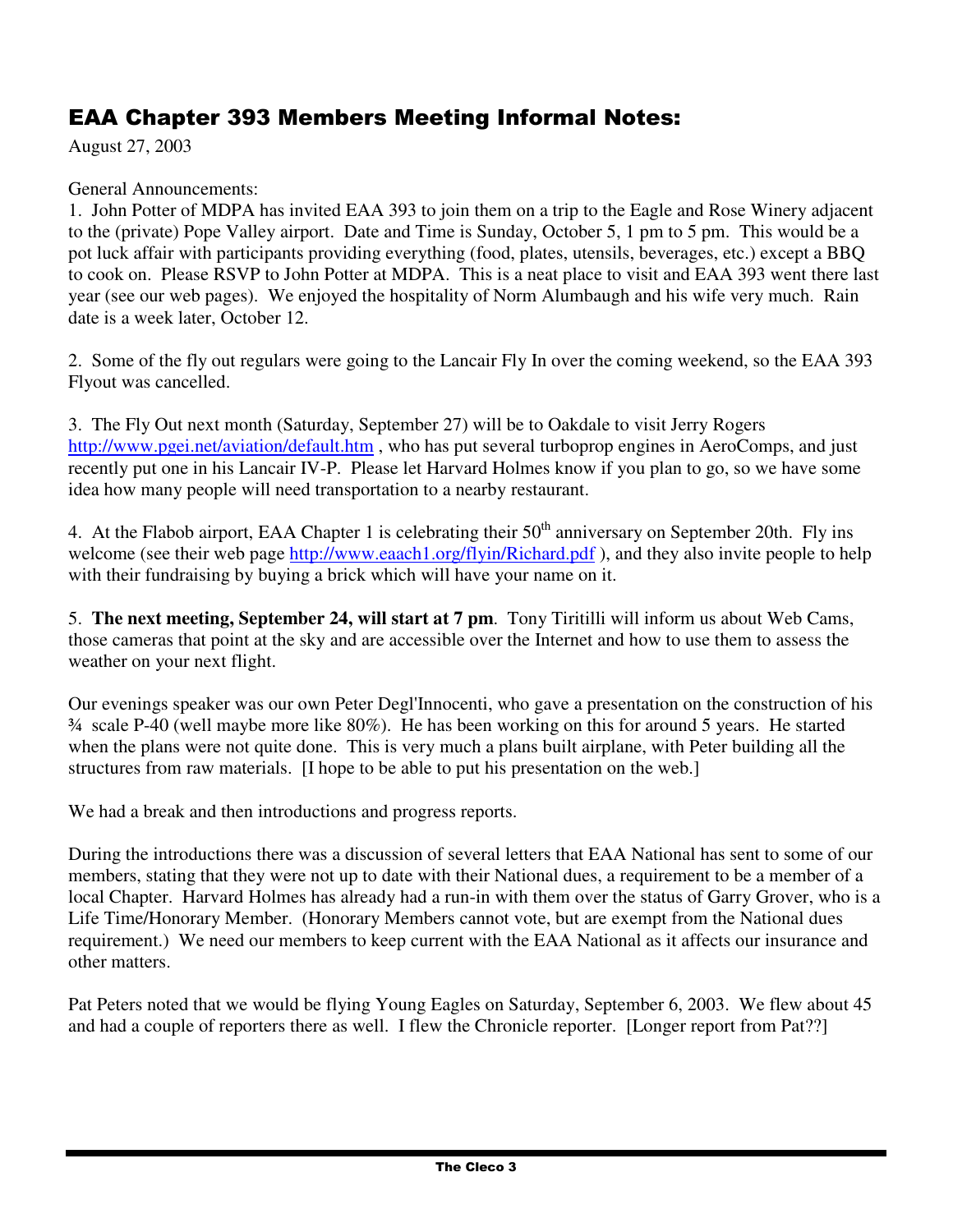## **Contra Costa County Airports Forum Informal Notes**

Monday, August 18, 2003 Harvard Holmes

#### Contra Costa County Water District Office Auditorium

This meeting was held to improve communication about the Concord Airport. The session was moderated by Ellen Williams who is chair of the CCC Chamber of Commerce Aviation and Transportation Committee. Four speakers were invited to present their points of view and to answer questions afterward.

1. Spencer Dickerson is Executive V.P. of the American Association of Airport Executives, a non-profit organization representing over 900 airports nationwide. He made the following points in his presentation:

- We are fortunate to have Congressperson Ellen Tauscher as our representative in Washington.
- Airport ownership and governance is done in many different ways: some are city run; some are state run (e.g., Hawaii and Baltimore Washington International); some are run by ports; and so forth.
- Aviation Authorities -- independent, autonomous authorities, set up by local governments are the favored approach. Airports are the largest economic engine in many communities, bringing businesses, jobs, and a tax base. Authorities can focus on airport issues, respond more quickly and work closely with other government agencies.

2. Austin Wiswell is the Division Chief of California's Department of Transporation Division of Aeronautics. His agency administers the grants to airports, inspects the facilities, and does statewide planning. He made the following points:

- As a follow up on Airport Authorities, see the State Law regarding Airport Districts. He noted that the Southern California Regional Airport Authority has a checkered history, running, then becoming dormant, then getting involved again in the planning process.
- There are 250 airports in California. They form a transportation system. 29 have commercial services. Some are only waiting for an emergency; the big ones are commerce hubs.
- The "briefcase brigade" only works by air. Business needs access to/from the community -- they depend on air travel for meetings, shipping and other services.
- 35 million people in California live and benefit from Aviation.
- Much airport traffic is proprietary and, so, unknown. For example, the Grass Valley Group was hurt when the airport was shut down because of trees. [Their business was a mostly unknown use of the airport, but critical for them.]
- Closing an airport is "low hanging fruit." [But it may have long term negative consequences…]
- Smaller airports are getting popular because getting through security is quicker.
- You can't equate the value of the airport to "the worth of the dirt," because it is valuable to businesses and the community. But so much is proprietary that it is hard to document the value of the airport. Businesses don't want to disclose where they travel and how much, and air cargo operators won't disclose their cargo's value because it is too valuable.

3. Joe Rodriquez is the Supervisor, Planning and Programming, in the Environmental and Compliance Section for Northern California and Nevada for the FAA's San Francisco Airports District Office. He had the following points:

- His office does environmental review of Airports, and reviews for grant compliance.
- His office approved the \$1 M grand for planning at CCR.

Joe gave the following overview of his role:

• The FAA uses a National Plan.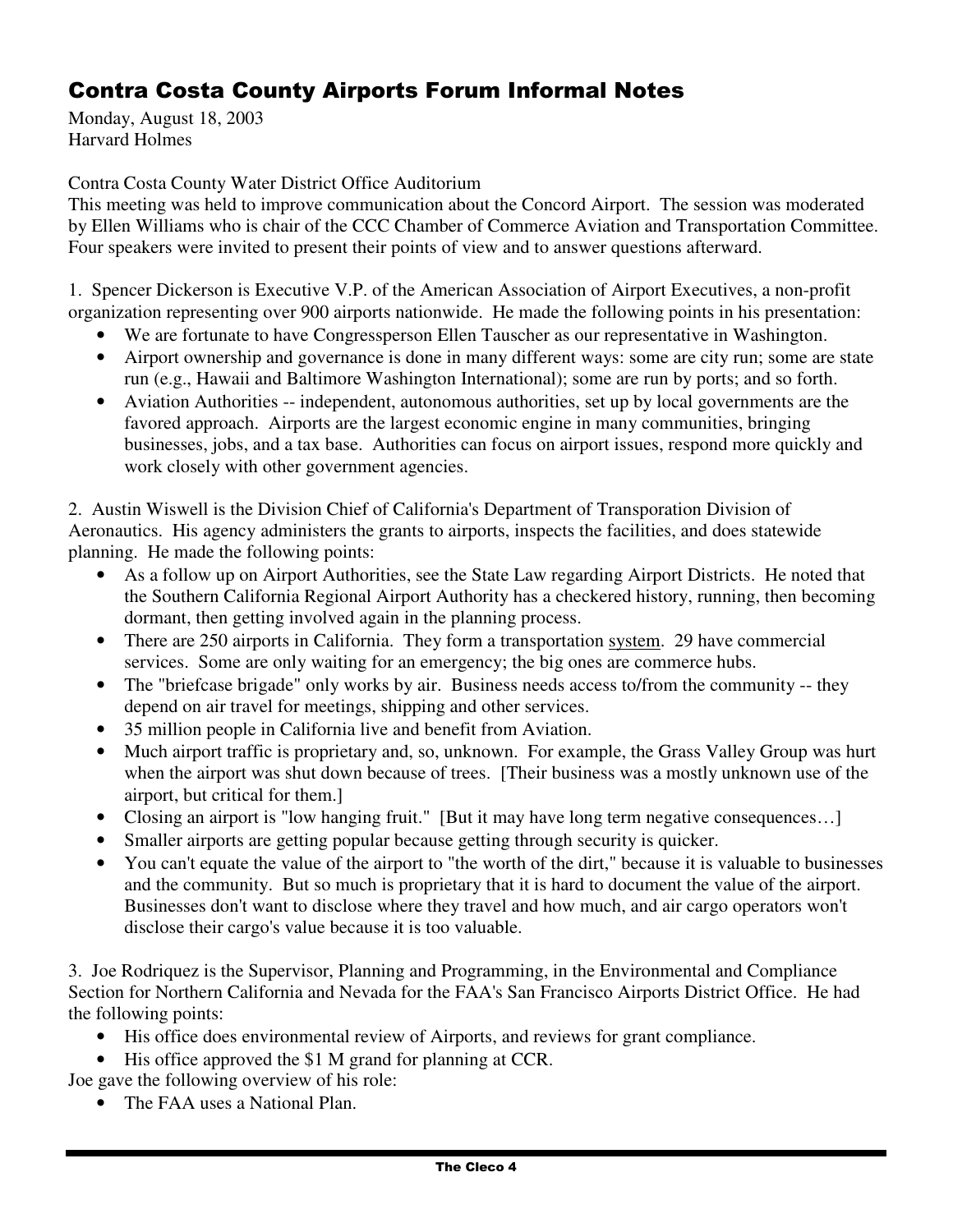- There were two grants, one for the airport and one for noise.
- The Federal National Plan integrates Military needs, Mail, and other factors.
- The FAA looks at urban centers -- an area of 250,000 people or more.
- The FAA looks for a system of airports; they want to ensure that every community gets air service.
- An Airport Improvement Program Grant is for a study or for actual work.
- Grants come out of user fees.
- The joint goals of the City, the County and the FAA are system efficiency.

4. Keith Freitas is the acting airport manager at CCR. He noted:

- The recently accepted Economic Impact Study recognized three categories of impacts: direct -businesses at the airport, airport infrastructure; indirect; and induced.
- There is an economic multiplier associated with the airport: e.g., when someone flies in and has lunch the restaurant gets business, the restaurant suppliers get business, and so on. He gave some slides on examples of such benefits.

Ellen Williams then opened the presentation to questions from the audience.

• Hal Yeager asked what CalTrans is doing to integrate [airport planning] A: Austin Wiswell noted that CalTrans has to work with housing and the community develepment department, which has rules for affordable housing, and no regard for the airports, etc. He noted that

it was a matter of balance. Assembly Bill 332 will help make better land use decisions.

- Dianne Cole: Has a convention center ever been considered? A: Keith Freitas -- no.
	- A: Joe Rodriquez endorses the use of airport property for income.
- How can the community promote the airport to the community?
	- A: Spencer Dickerson: get the message out!
	- A: Joe Rodriquez: activities like the Young Eagles are helpful.

The FSDO has a regional education program.

A: Keith Freitas: a strong EAA presence…

A: Ellen Williams: speak to your elected officials.

A: Joe Rodriquez: promote the airport to the community, not just to your peers. Create a speakers bureau. CalTrans has an aviation art contest.

- Richard Roberts: Is there any scenario where we don't have to fight over the airport every 15 years? A: Austin Wiswell: Be careful what you ask for. Some controversy is not necessarily a bad thing, as it keeps the airport in the public eye, and keeps the decisions from being invisible.
- William Conroy: Is the airport making a profit? A: Keith Freitas: The airport takes no general fund money. There are 37 businesses at the airport and the income is about \$2.5 M. For grants, the FAA provides 90%, CalTrans 4.5%, and the Airport Fund 5.5%. Byron was \$21.5 M, with \$7 to 8 M from Airport Enterprise Funds (not all expenses are eligible for matching grants).
- If we had scheduled air service? A: Keith Freitas: the expenses would not necessarily increase. A: Austin Wiswell: The Airport Enterprise Fund is the net bottom line.
- Why does income from the airport go to the general fund?

A: Keith Frietas: only small parts do.

A Austin Wiswell: The federal auditors check up on them -- by state regulation, some monies can go to the general fund.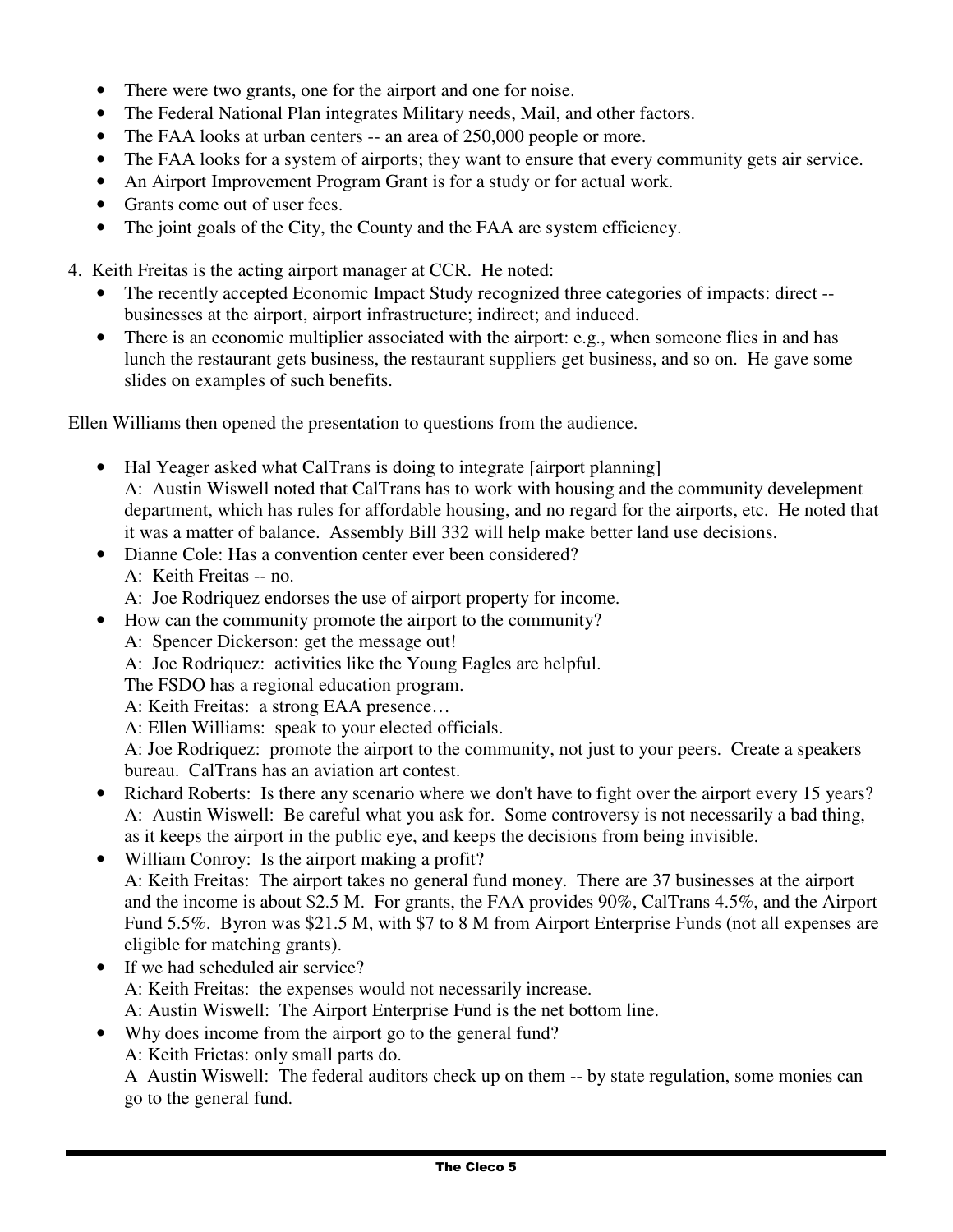- How much does the county put back [into the airport]? A: none that he knows of
- What time period was assumed for the Environmental Impact Study? A: Keith Freitas: 15 to 50 years.

What profit comes from Byron vs. Concord? A: CCR gets a lot more from real estate [leases].

### The Trek to Willits

August 16, 2003 Harvard Holmes

In addition to Harry "Best Airplane at Willits" Heckman, as noted in last months Cleco, several others attended the annual Willits' Airport Day. Harry brought his brother Warren; Fred and Vi Egli were there with their Lancair IV; Bob Belshe brought Tony Tiritilli in his Lancair 235/320; and yours truly (Harvard Holmes) and his wife Sara were flown there by Harvard's partner Nat Kingsley. We also met Fred Baron from Garberville, who has a Lancair, but flew down in his Piper Cub for this occasion. [photo1: Fred Egli tries out Fred Baron's Piper Cub] We met Fred Baron at the Hayward Proficiency Air Race, where he and Bob Belshe have been keeping my partner and I on our toes. Now that Fred and Vi Egli have tried out the Hayward Air Race, I think it's only a matter of time before one of the experimental planes wins the race. [photo2: Two Freds: Egli and Baron] [photo3: Fred Egli watches the Waco take off to give rides] *on page* 7

The Willits Airport Day had great weather, and was a nice day to chat, look at the CDF planes and helicopters, look at the custom cars, and watch the R/C model airplanes. One of the R/C model airplanes was a combat ship with lots of power. It was launched by running up the engine, and then the pilot held it by the vertical tail in front of him and sort of gave it a push -- by the time it dropped a foot or so, it had flying speed and up it went.



[photo1: Fred Egli tries out Fred Baron's Piper Cub] [photo2: Two Freds: Egli and Baron]

**WILLITS AVIATION** FIIE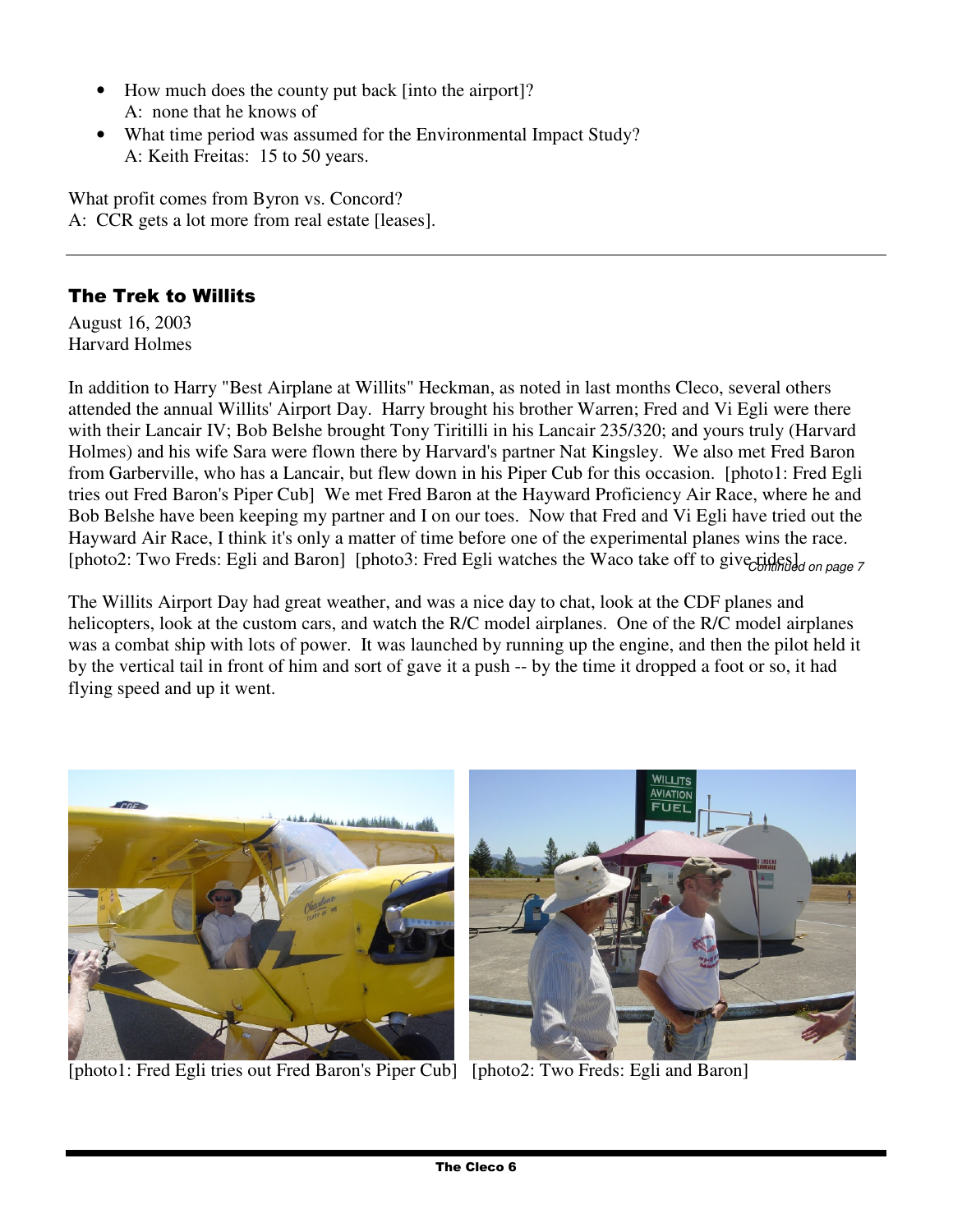

[photo3: Fred Egli watches the Waco take off to give rides] [photo4: Harry Heckman's KT137

## VOLUNTEERING AT THE RENO NATIONAL CHAMPIONSHIP AIR RACES

Guy Jones

There can be some very attractive benefits to being a volunteer at events like this one. In addition to being given a credential entitling one to free admission, free parking, access to the pits, some lunch provisions, and depending on where one is assigned to work, there can be hidden "fringies". Originally, I was told I was going to be working in the ticketing booth. For those familiar with these facilities from years past, this year was a huge up-grade. The Reno Air Race Association brought in some temporary trailer buildings, which came with air conditioning, internal counters, ticket windows, and the bugaboo, computers for the newly minted volunteers to operate. The system was not overly user-friendly, and took some reading time and practice to be really efficient.

Recognizing that the folks who had been there for the class on the prior Sunday, and had been practicing for a couple of days were doing quite well, and that the "newbies" (like me) who arrived on Thursday had a ways to go, on Friday morning the supervisors made a few changes. There were enough trained folks available, so they grabbed me and about 8 other folks, asked if we would be upset about the change- (I figured I could adjust)- and asked us to do gate duty at several places around the facility. This is where serendipity (BIG TIME LUCK!) comes in. Several of us wound up at the service entrance to the corporate "Chalet" area. Large trucks make for a large gate, and this gate had to be kept closed between comings and goings. Among others using this entrance were the caterers supplying upscale foods, desserts, beverages and snacks. It seems that they were immensely grateful for the time we volunteers saved them by not requiring that their drivers get out of the trucks, going and coming, to open and close the gate, which was otherwise open to the general public. (You KNOW what a pain those animals can be!) After about four hours of jumping about, we were approached by the honchos of the various organizations and invited to help ourselves to the goodies when there was time, and we were not crowding out the paying customers.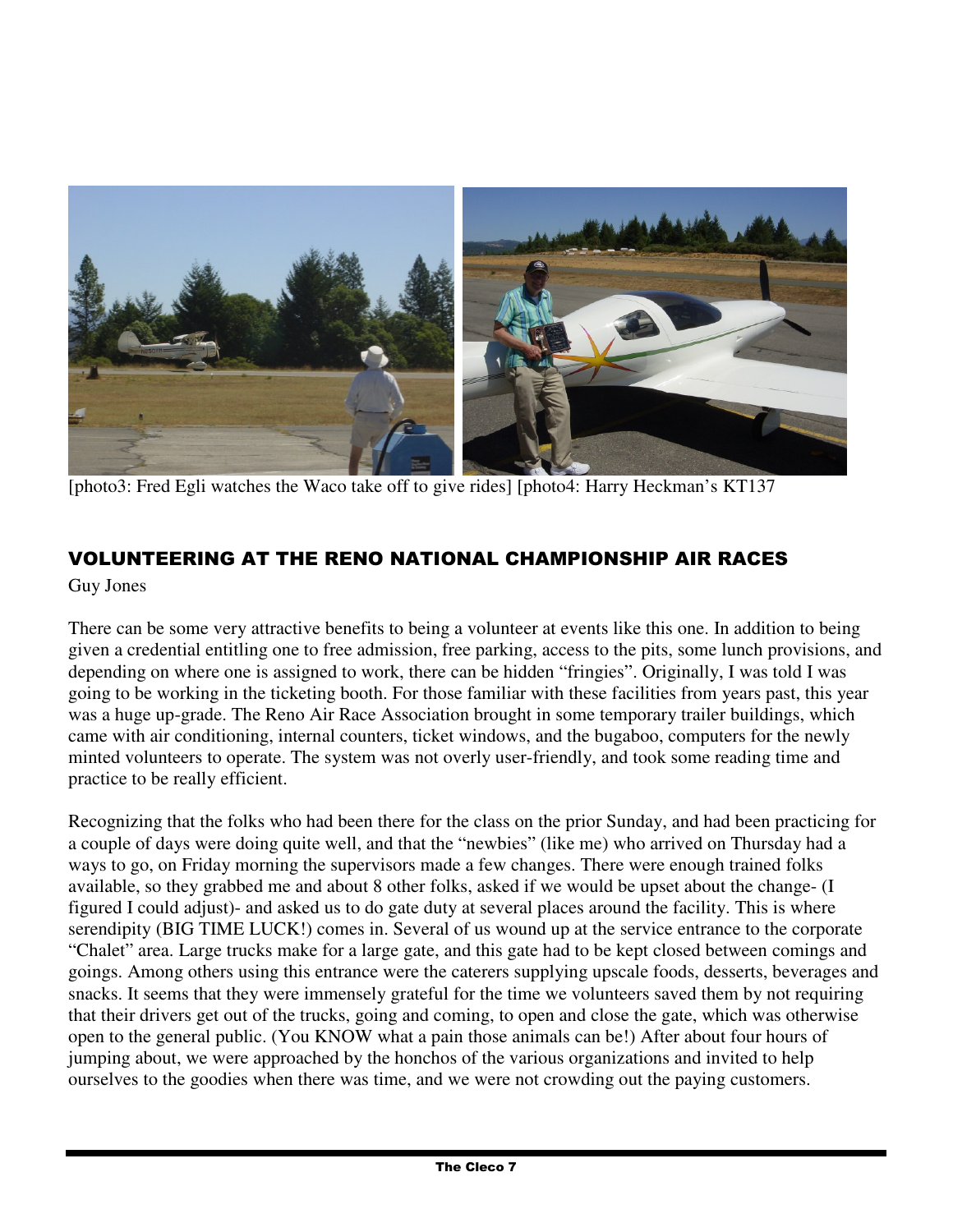Well, it was really tough, but EAA members are pretty tough, as well. We managed to survive, even if only barely.

After our shifts, and before the shift started in some cases, I managed to visit with some nice folks in the various pit areas. Chapter 52 had some Young Eagles they sponsored as volunteers in the pit of "Dago Red", the Unlimited Gold Race Champion. These kids were EXCITED. Between "heat" races on Saturday and the dawn on Sunday, several of the competitors had to do some serious mechanical repairs. Darryl Greenamyer's crew, for one example, replaced 6 pistons in the engine of his homebuilt Lancair Legacy. I saw them on Sunday morning, shortly after the plane was flown to "check out" the work which took them until after 1:00 A.M. They must have "done good", as #33 was the Sportsman Class Gold champion. One of the aircraft which flew just for fun (and smoke and noise) was a Saab "Draken", a delta winged aircraft designed during the Cold War. A comparison: Using the "Area Rule" concept at about the same time, Republic designed the F-105 "Thunderchief" and obtained equivalent speed to the "Draken" on considerably less engine power. But this big Dragon could get to Mach 1.1 at 300', and had a rate-of-climb to give one nosebleeds. The Swiss designed this bird to be landed on roads, and hidden in forests. It has a massive tail wheel to protect the tail from over rotation on takeoff or landing.

The Air Force Thunderbirds flew here on Friday and Saturday, and went on to Mountain Home, Idaho, on Sunday, where one of the planes was destroyed in a high speed collision with the ground during the air show there. The pilot ejected and was not injured seriously. After medical check, he was released that evening. If you can stand exposure to a high level of excitement, I recommend this experience to you all. The Air Race Association can find room for you on the temporary staff next year.

| 2002 -2004 Chapter Officers and Chairpersons |                              |                             |
|----------------------------------------------|------------------------------|-----------------------------|
| <b>President:</b>                            | <b>Vice President:</b>       | <b>Secretary-Treasurer:</b> |
| <b>Harvard Holmes</b>                        | Guy Jones                    | Louis Goodell               |
| 510.526.5347                                 | 925.757.8214                 | 925.682.4198                |
| hhholmes@lbl.gov                             | thatguy2@earthlink.net       | $lcg2@$ aol.com             |
|                                              |                              |                             |
| <b>Chair of the Board:</b>                   | <b>Chapter Photographer:</b> | <b>Young Eagles:</b>        |
| <b>Bob Belshe</b>                            | <b>Tracy Peters</b>          | Pat Peters                  |
| 925.376.7677                                 | 510.301.8485                 | 925.930.6447                |
| rbelshe@comcast.net                          | tlpeters@earthlink.net       | patnpeters@earthlink.net    |
|                                              |                              |                             |
| <b>Membership Chair:</b>                     | <b>Newsletter Editor:</b>    | <b>Technical Counselor:</b> |
| <b>Bob Belshe</b>                            | Jordan Jones                 | <b>Rick Lambert</b>         |
| 925.376.7677                                 | 925.432.4059                 | 707.748.1532                |
| rbelshe@comcast.net                          | jones.jordan@comcast.net     | $r$ lam $242714@$ aol.com   |
|                                              |                              |                             |
|                                              | <b>Web Master:</b>           |                             |
|                                              | <b>Bruce Hobbs</b>           |                             |
|                                              | 925.757.0618                 |                             |
|                                              | bwhobbs@sbcglobal.net        |                             |
|                                              |                              |                             |

### **2002 -2004 Chapter Officers and Chairpersons**